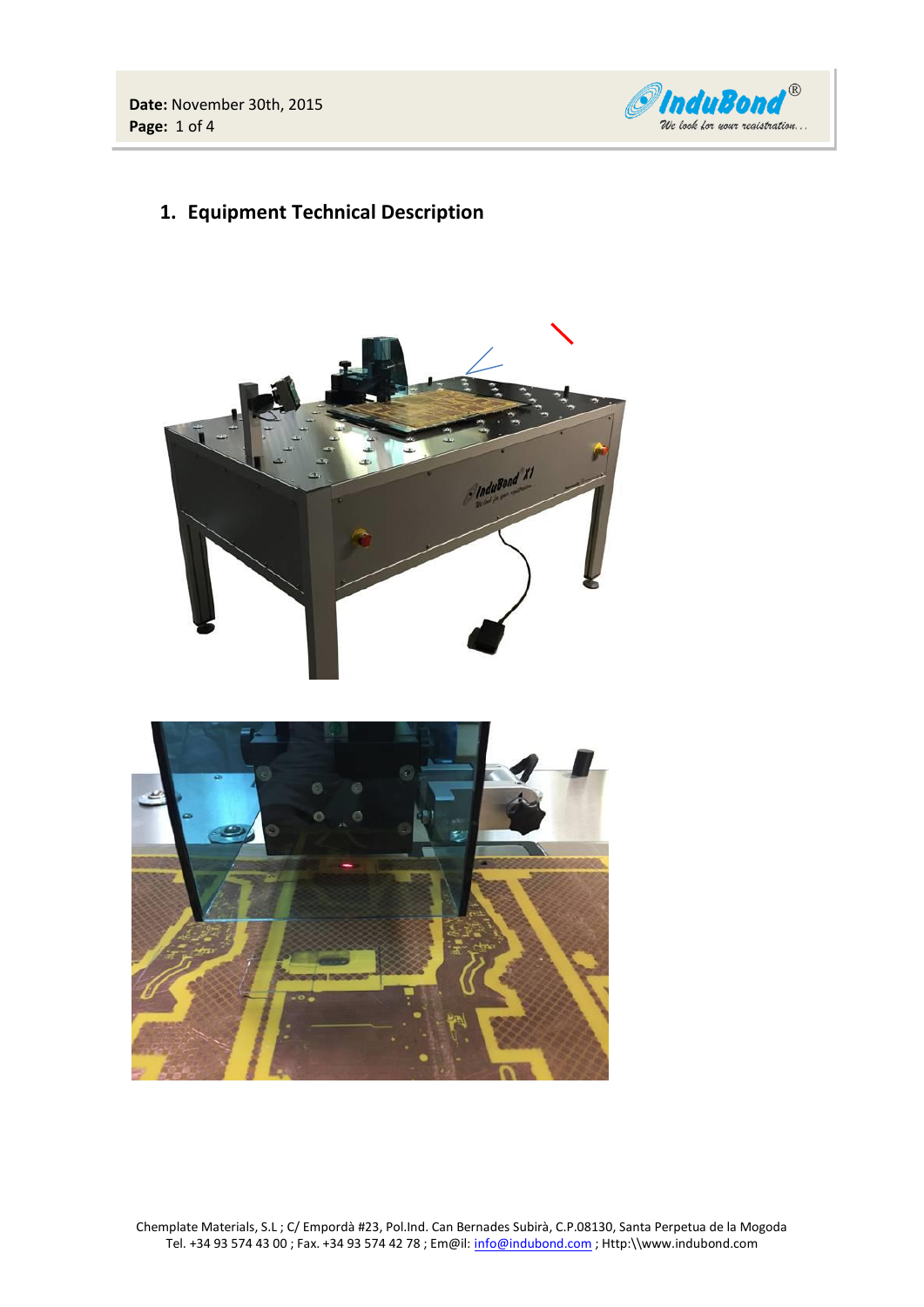



# **InduBond X1 Standalone Station.**

- Low friction solid table to move the registration tooling plate.
- 1 InduBond head last generation V3 with PTF film protection.
- High pressure system up to 300PSI.
- 1 InduBond driver last generation V3.1 installed.
- Laser light pointer to point where the center of bonding location is.
- The head can bond / treat all standard materials as well high Tg. FR4, Rogers (4.000, 3000 series), Polyimid, halogen free, etc.
- Allows to bond more than one multi-layer assembly at the same time up to the maximum pin height, if high production is required.
- Tight mechanical alignment through Multiline slot pin system or standard round pins according customer requirements.
- Simple and intuitive touch screen allows to set the bonding parameters.
- Food switch for hands free and easy operation.
- System comes in a kit format easy to assembly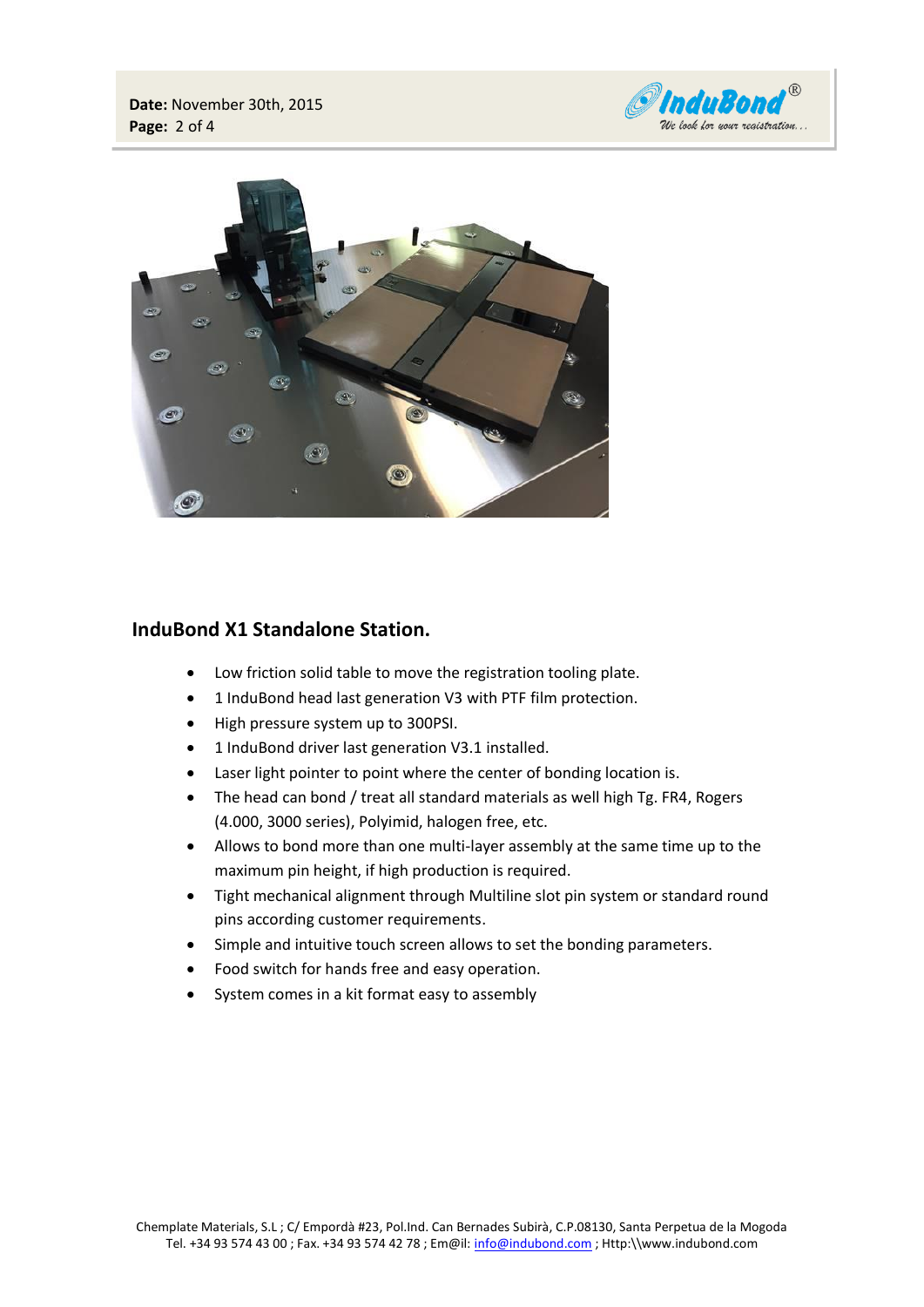

# **2. Operation Description.**

Operator build up the inner-layers assembly over the registration tooling plate (customizable). To place a weigh over the stack-up is recommended to keep assembly flat during the bonding process.

Operator set the bonding cycle on the touch screen according the thickness, number of layers, slides the tooling plate to make to match the Laser pointer with the center of the desired bonding location. Once the panel is in the correct position, operator hits the pedal switch to begin the bonding cycle.

Once the bonding cycle is over, the heads will open automatically, the unit is then ready for the next bonding cycle in a different location or in the same location.

## **3. InduBond X1 system Hardware / Software list.**

### **ENCLOSURE SUBSYSTEM**

- Master electrical breaker.
- Master pneumatic breaker.
- On/Off power switch.
- Main electrical, air and suction inputs.
- Enclosure with removable sides for access to the internal subsystems (doors, windows, covers).
- Keys to open doors.
- Enclosure mounted on adjustable foots for easy level adjustment.
- 1 Emergency shutoff switch.
- Foot switch.

### **INDUBOND SUBSYSTEM**

- 1 Induction Bonding Heads type (InduBond v3.1).
- PTF film protections for the heads.
- 1 InduBond Driver v3.1.
- Laser light pointer.

### **CONTROL SUBSYSTEM**

- Panasonic FPO-Sigma PLC.
- Panasonic 2 lines Touch Screen
- 24Vdc Power supply.
- Fuses for over current protection.

### **PLC AND PC SOFTWARE**

Last version of the software dated Nov. 2015